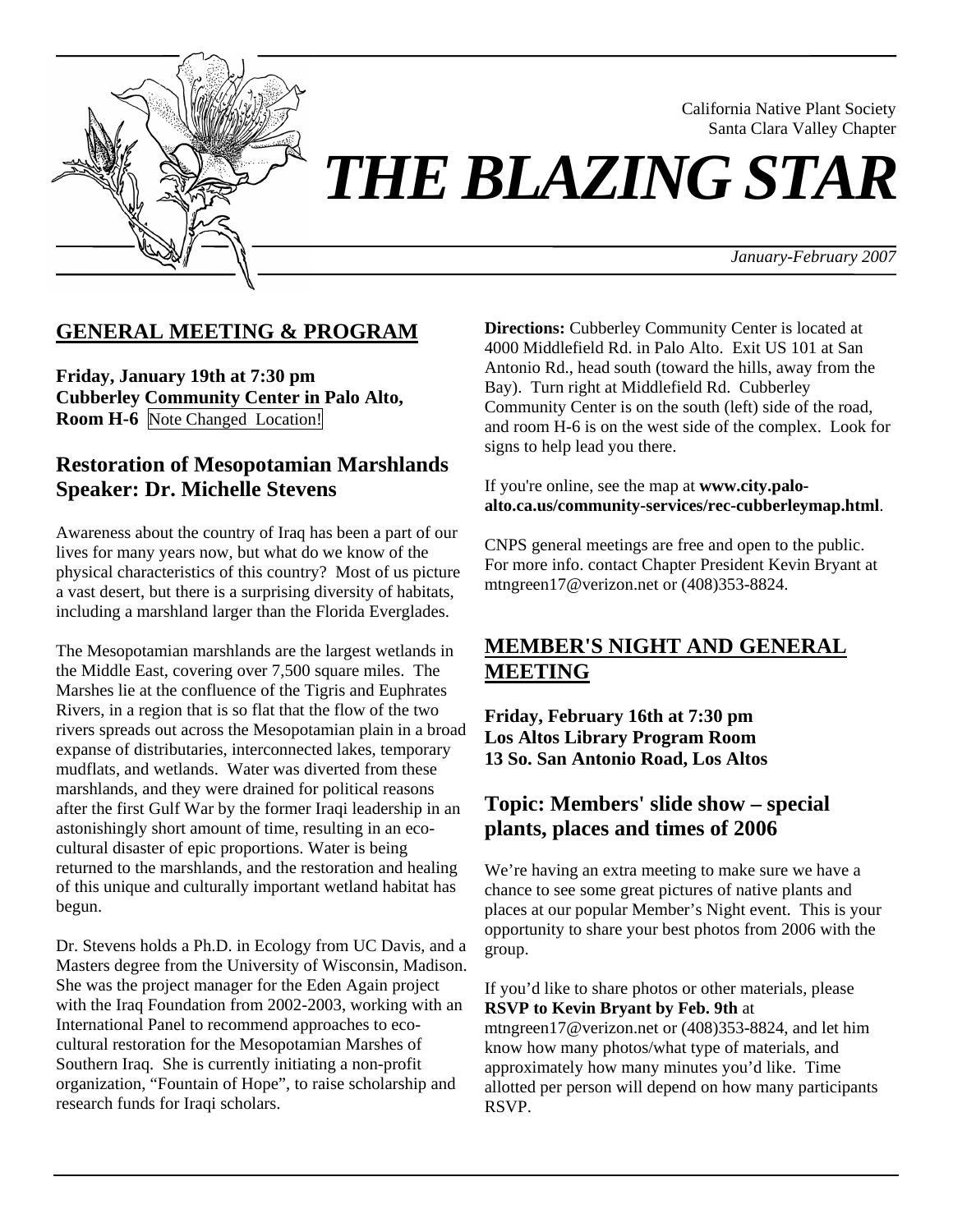**Directions:** From Foothill Expy., travel ½ mile on San Antonio Road towards the Bay, cross Hillview and turn right into the driveway; library is on the left. From El Camino, travel towards the hills on San Antonio Road, cross Edith and turn left into the unmarked driveway just before Hillview. The sign on San Antonio Road reads "Civic Center, Library and History Museum." Enter through the lobby of the main entrance.

# **Earlier Wildflower Show and Plant Sale**

Both of our Chapter major spring events will take place earlier this year than last year. Our Spring **Native Plant Sale** will be held at Hidden Villa on **Saturday, April 7,**  from **10am to 3pm**.

Our 35th Annual **Spring Wildflower Show** will be held **Saturday and Sunday, April 14 and 15,** at Mission College in Santa Clara.

Save these dates to get native plants for your garden and see a beautiful wildflower display. Watch for event details in the next *Blazing Star.* 

# **CHAPTER ACTIVITIES**

## **Native Plant Nursery**

Please join us for our special nursery workday, **Saturday January 13, from 10am-3pm.** Our new gate should be installed by then, but we need volunteers to help put gravel into the sunny area to cover the puddles there. We need to move the plants aside, shovel the gravel into place, and then move the plants back. Bring your lunch if you like.

Our regular native plant nursery work sessions take place every **Wednesday,** from **12noon to 3pm**. Bring garden gloves, sunhat, clippers, and your lunch. Other tools will be provided at the nursery. Knowledge of plants is not necessary: your willingness to help is all that's required.

For more information, contact Jean Struthers at (650)941- 2586 or JeanStruthers@aol.com; or Ray Deutsch at (650)365-6136 or henrymarsh@yahoo.com.

**Directions**: Hidden Villa is located on Moody Road west of Foothill College. From Hwy 280 in Los Altos Hills, take the Moody Road exit and head west. Two miles west of Foothill College, look for the Hidden Villa sign and driveway on the left. Proceed over the bridge, and park in the visitor center parking lot to your right. The Native Plant Nursery is at the greenhouse just beyond the visitor center.

## **Gardening with Natives**

Gardening with Natives (GWN) is a special interest group within the Chapter which meets on the first **Thursday** of each month, usually at the Peninsula Conservation Center (PCC) in Palo Alto (directions below). The group is open to all and includes a mix of seasoned native plant gardeners as well as beginners. Newcomers are always welcome.

#### **Thursday, January 4, 7-9pm**, at PCC, Palo Alto **Discussion Topic: Success with Native Plants**

Do you remember the time you killed three ceanothuses in a row? Or why the poppy transplants died? Share your stories of trials and triumphs with native plant gardening, and help others learn what works and what is sure to fail. This free format discussion is open to all, and will be of particular interest to folks just getting started with native plant gardening. Bring photos or cuttings to illustrate your experience. Host: Chris Todd.

**Directions to the PCC:** PCC (Peninsula Conservation Center), 3921 E. Bayshore Road, Palo Alto. From Highway 101, take the "San Antonio North" exit, get immediately into the left-hand turn lane, and turn LEFT onto East Bayshore. This will curve around to the left, then right. Turn right on Corporation Way. Then turn into the first driveway on your left, which leads to the PCC parking lot. The meeting is in the Raptor Suite on the first floor, accessible from the parking lot.

**Thursday, February 1, 7-9pm,** Milpitas Library Community Room, 40 N. Milpitas Blvd., Milpitas **Note new venue!** 

### **Talk & Slide Presentation: Borrowing from Nature's Toolbox – from Inspiration to Installation to Relaxation by Pete Veilleux**

 How do you choose plants for a simple but truly elegant garden design? If you look for answers at your local garden center, you might come to believe that it's all about manipulating your environment with products they want to sell you – over and over again.

Come to this presentation and learn about an alternative: choosing plants based on the plant community most suited to the conditions in your yard. Look no further than your local wildlands for cues on what to plant and where to plant it. If that sounds limiting, you probably haven't experienced the amazing diversity of habitats and plant communities found in the Bay Area. If you study your options carefully, you can plant more than a garden: you can create a self-sustaining, beautiful ecosystem which can outlive all of us.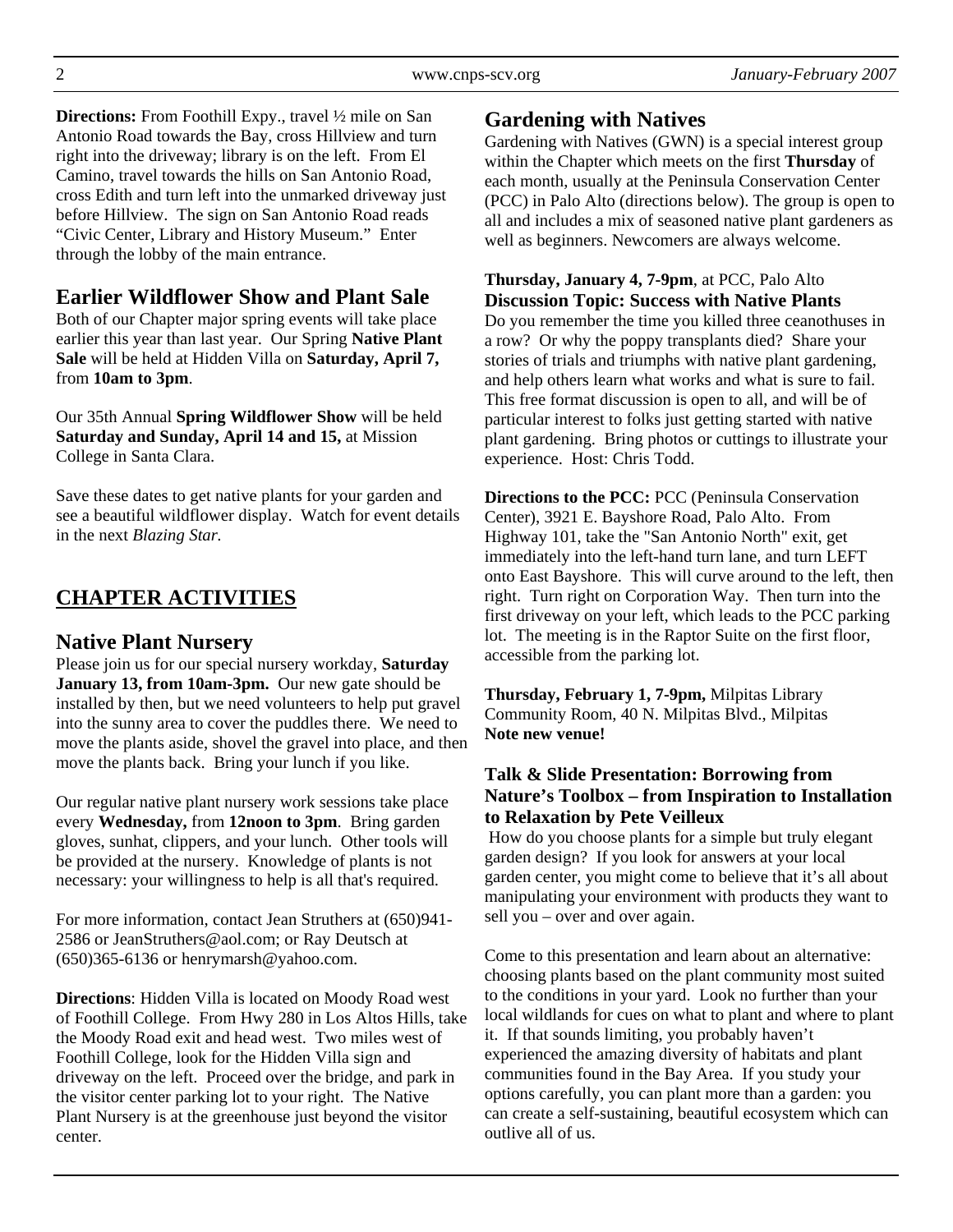Pete Veilleux owns East Bay Wilds, a landscape designbuild-consultation firm, and a new native plant nursery which features more than 500 species, subspecies and cultivars of mostly local Bay Area plants. He began gardening with native plants in the 1970s in New England before moving to the Bay Area in the mid-1980s. In 2003, he left a career managing non-profits in order to pursue his landscaping passion. For more information, visit **www.eastbaywilds.com**.

**Directions to Milpitas Library**: Take 880 to Milpitas. Take the East Calaveras Blvd exit. After 1 mile, turn left on North Milpitas Blvd. After 400 ft, turn right into the library parking lot.

For more information on the Gardening with Natives group, visit its website at **www.GardeningWithNatives.com**. GWN maintains a Yahoo group with 360 members, a true resource for native plant gardeners in this area. To join the Yahoo group, visit **groups.yahoo.com/group/ GardeningWithNatives**. To contact the GWN Steering Committee, email GardeningWithNatives@yahoo.com or call Arvind Kumar at (408)715-7020.

## **Native Hill**

Our autumn planting sessions at Native Hill on the Foothill College campus have been progressing very well. Special emphasis has been placed on plants that provide late summer and early fall bloom, to provide color during this normally semi-dormant period at the garden. *Eriogonum, Epilobium, Lessingia, and Grindelia* have been placed in strategic locations throughout the garden, providing a pleasing aesthetic contrast to the greens and grey foliage during this time of the year.

Other plantings in the garden have included *Cercis occidentalis, Chilopsis linearis, Encelia californica, Eriophyllum, Mimulus aurantiacus, Muhlenbergia rigens, Romneya coulteri* and several *Salvia* spp. Our next plan of action will be to focus on annuals to vegetate the open areas in between the perennials.

As always, if you would like to volunteer at the garden or be added to the email list to be notified of upcoming workdays, contact Phil Higgins at phidor@juno.com or (650)941-4752.

## **Habitat Restoration at Edgewood Park**

Join us as we remove invasive exotic plants and protect Edgewood's sensitive habitats. **Friday weeding sessions, at 9am**, occur year-round (note time change, starting December 6). Wednesday evening sessions will resume in mid-March after daylight savings time returns.

For details including meeting places, please see the schedule at the Edgewood Weed Warriors website, at **edgewood.thinkersrus.net**, or call Ken Himes at (650)591- 8560, or email John Allen at jcakwa@earthlink.net.

## **Photo Group**

Our Chapter Photo Group is a special interest group of members which meets on the third Monday of most months at the Peninsula Conservation Center (PCC) in Palo Alto. The Group is open to all, and includes both beginning and experienced photographers. CNPS member newcomers to the Group and nonmember guests are always welcome.

Our next meetings will be **Mondays, January 15 and February 19, from 7-9 pm** at the PCC. Bring photos to share: up to twenty slides, digital images, or prints per photographer are welcome. For more information, contact Patrick Gallagher, at (408)483-9366 or drrust@greenisles.com.



©2005 Judy Mason

## **Keying with Natives - Winter 2006**

Once a month we continue to have a fun and educational time examining various plants attendees bring to hopefully key out to their genus and species. Sally Casey and other folks often have a new book about plants or other keying advice to share with the group. Many wonderful stories of recent or upcoming field trips are also discussed as we carefully examine plant parts under microscope and hand lens.

Lately we've had incredible microscope photos that Patrick Gallagher (Photo Group Chair) has been bringing with brilliant colors and patterns, which are fascinating to view. Many finally discover what that plant is, that they've been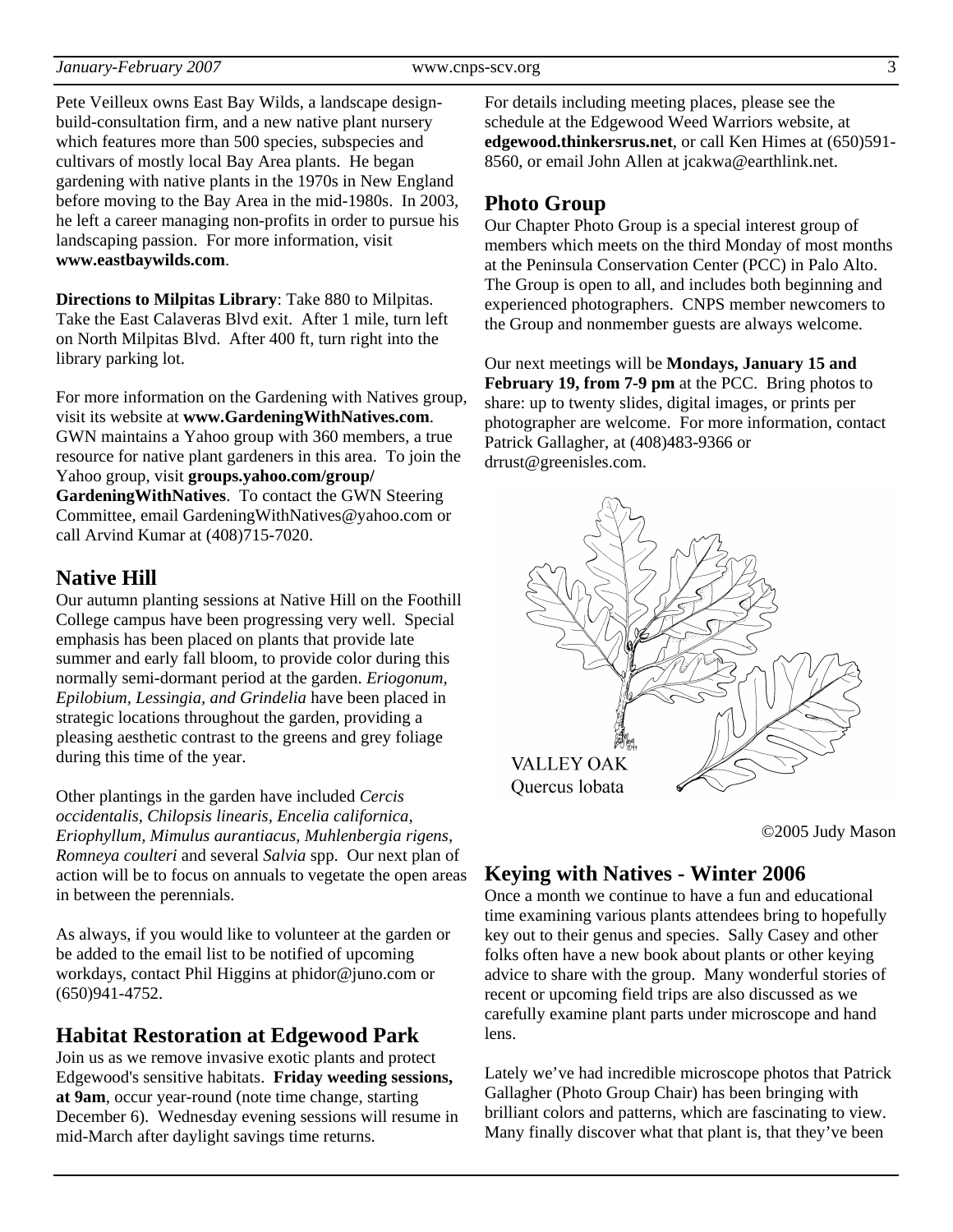wondering about in their backyard or garden, as we use multiple keying books to artfully reach a conclusion. Below are a couple of the specimens we identified in recent months:

Tree tobacco or *Nicotiana glauca*, which has a yellow tubular flower which hummingbirds love to feed upon even though this tree is not a native to California.

Water hyacinth or *Eichornia crassipes*, which is an aquatic plant that is invading waterways in California. Not all our specimens are native but most are.

Remember to only collect from your own yard or from land which you have permission to collect a plant sample.

By the time you read this, we will have had our December meeting examining ferns. The last time we put a fern under a microscope, the heat from the lamp started causing the pore sacs to burst open, which under the microscope was quite explosive to watch!

So please join us if you would like to get better at the art of keying plants. We meet the last **Friday** of every month except in November and December, at the PCC building in Palo Alto. The next meetings will be **Fridays, January 26 and February 23, from 6:30pm - 8:30pm.** Contact David "Tex" Houston for more details, at (650)303-2777 or tex009@sbcglobal.net.

# **CONSERVATION NEWS**

## **Livecorps Update & Rare Plant Monitoring**

"What is Livecorps?" you may well ask. It's an acronym! It's a committee! It's a renewed effort to fulfill the CNPS mission statement!

As you may know, the CNPS mission consists of two main thrusts: the first is "increasing the understanding and appreciation of California's native plants," and the second is "preserving them and their natural habitats for future generations." Recent years have witnessed admirable progress and organization around the first of these, with efforts such GWN and the Plant Sale helping us get the message out to a broader audience. Now we'd like to get more organized on the second front and step up our efforts there as well.

To that end, we've created a forum to bring together the various Chapter disciplines related to the preservation of native plants and habitat in the wild: **Legislation,** 

#### **Invasives, VEgetation, COnservation, and Rare PlantS...** AKA **Livecorps!**

Livecorps holds meetings about eight times per year, at which we discuss the status of ongoing issues, new issues that need our attention, general preservation and conservation strategies, long term planning for our Livecorps efforts, etc. Recent discussion topics include: The Santa Clara County Habitat Conservation Plan (HCP/NCCP), the YMCA Jones Gulch timber harvest proposal, Coyote Ridge conservation efforts, habitat restoration for the endangered fountain thistle, potential impacts of development on the endangered Santa Clara Valley Dudleya, and more.

If you want to learn more about these or have additional issues of your own to contribute, please let us know. We welcome any help and input our membership has to offer! Livecorps meetings are open to all, and our next meeting is scheduled for **Wednesday, January 10, at 6 pm at the PCC**. For more information, contact Kevin Bryant at mtngreen17@verizon.net or (408)353-8824.

In addition to its general meetings and efforts, Livecorps is embarking on a major effort to establish a formal **Rare Plant Monitoring (RPM) program** for our Chapter area. The aim is to ensure that we maintain consistent and up-todate data for the rare plants in our area to assist with our own local conservation efforts, as well as to support state level CNPS efforts.

To help kick things off, we've scheduled an RPM brainstorming meeting to gather and discuss ideas for how to structure and implement the program. If you have thoughts to contribute, please come share 'em with us! The meeting is scheduled for **Wednesday, January 31 at 6pm at the PCC.** For more information, contact Kevin Bryant at mtngreen17@verizon.net or (408)353-8824.

## **State Funding for Invasives Management**

The California legislature recently made funding available for invasives projects throughout the state. The California Department of Food and Agriculture has approved two funding requests for invasive weed management from both the San Mateo and Santa Clara County Weed Management Areas.

The San Mateo proposal includes a project for restoration of serpentine grasslands at Edgewood Park. The Santa Clara proposal includes eradication of barb goatgrass on Coyote Ridge and in several County Parks.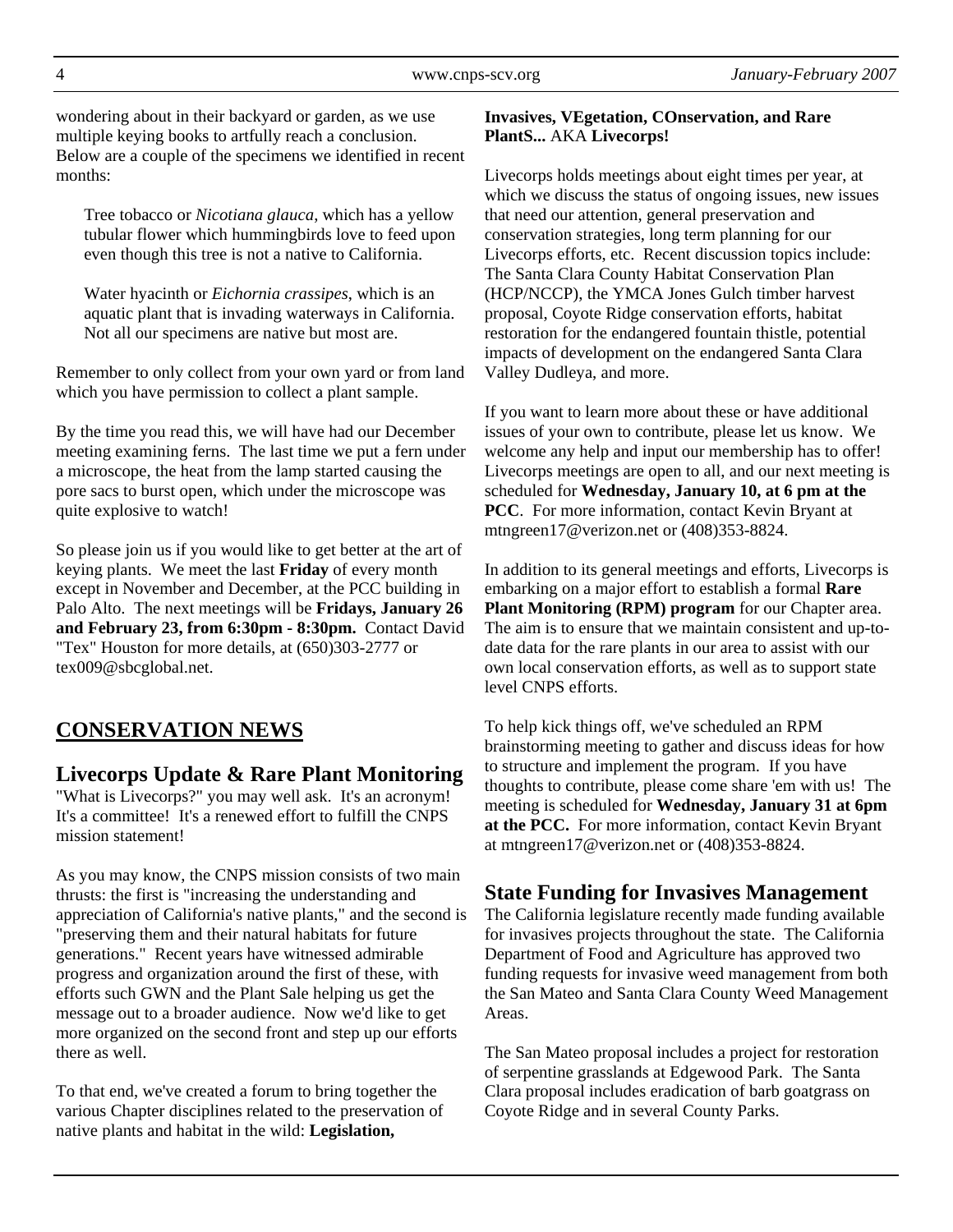#### *January-February 2007* www.cnps-scv.org 5

Our Chapter is signatory to the Weed Management Area Memorandums of Understanding in both counties. Paul Heiple represents us in San Mateo County and Sue Welch in Santa Clara County. The state CNPS and our Chapter both submitted letters of support for this funding when it was under consideration.

#### **Save the Dates - Marsh Ecology Seminar**

Our Chapter will co-host a seminar on Marsh Ecology with Dr. Peter Baye, Ph.D., to be held at the PCC in Palo Alto, on **March 23-24, 9am-4pm**. For further information contact Santa Clara County Conservation Chair Libby Lucas at JLucas1099@aol.com.



©2005 Judy Mason

## **PRESIDENT'S MESSAGE**

*By Judy Fenerty, Chapter President 2006* 

My past two years serving as Chapter President have flown by, and now Kevin Bryant will be taking over at the New Year following the election at our recent November potluck. I'm sure you will all lend your support to Kevin and our other newly elected officers, Paul Heiple, Treasurer, and Susan Sundberg, Recording Secretary. Even with our dedicated chapter board and officers, we still have a number of vacancies, including Vice-President and Program Chair. Until a new Vice-President is appointed, we will continue to offer member programs through a Program Committee, and Georgia Stigall will ably fill the vacancy on the Executive Committee as Officer at Large.

We had a great year for our Chapter in 2006, with recordbreaking plant sales, a fabulous Wildflower Show, dozens of field trips, and many other activities. I hope you will

help us make 2007 an even better year for California native plants by volunteering for one of the positions or committees listed on page **7**, or bringing your own ideas forward for making the Chapter an even stronger advocate for our native flora. Thank you so much for your dedication and support!

## **CHAPTER FIELD TRIPS**

**Chapter field trips** are free and open to the public. They are oriented to conservation, protection and enjoyment of California native plants and wildlife, and we adhere to all rules and guidelines for the lands on which we are visiting.

**In our region it is very important to be prepared for hiking on rugged & steep terrain, wide temperature ranges and rapidly changing conditions at any time of year. All participants should wear sturdy footwear and carry sufficient water, sun protection, food, clothing layers, personal first aid and other supplies you may need. If you have any questions about your ability to participate in a particular field trip, please contact the trip leader in advance.** 

#### **Jan 16 Tue 7pm Field Trip Planning Meeting**

Looking for a fun and easy way to contribute to an important chapter activity? Join us at our next field trip planning meeting, where we will be brainstorming to come up with exciting places for our Chapter to explore. Also, pizza will be involved.

The meeting will be held at the Peninsula Conservation Center (PCC) in Palo Alto, 3921 E. Bayshore Road. Contact Kevin Bryant at mtngreen17@verizon.net or (408)353-8824, for details, or if you have input but can't attend.

#### **Jan 27 Sun 10am Birds of Coyote Point Park**

Join leader Adam Winer for this field trip co-sponsored with the CNPS Yerba Buena Chapter, near the city of San Mateo. We will explore the bird-rich habitat of Coyote Point. The San Francisco Bay Area is a globally important location for wintering shorebirds and waterfowl, and many species should be present today. The leader will have a telescope for good viewing of these birds, but you are also encouraged to bring binoculars if you have them.

If time and interest allow, we may also move over to Foster City and Redwood Shores to see if we can find some local stunners such as the hooded merganser and Barrow's goldeneye.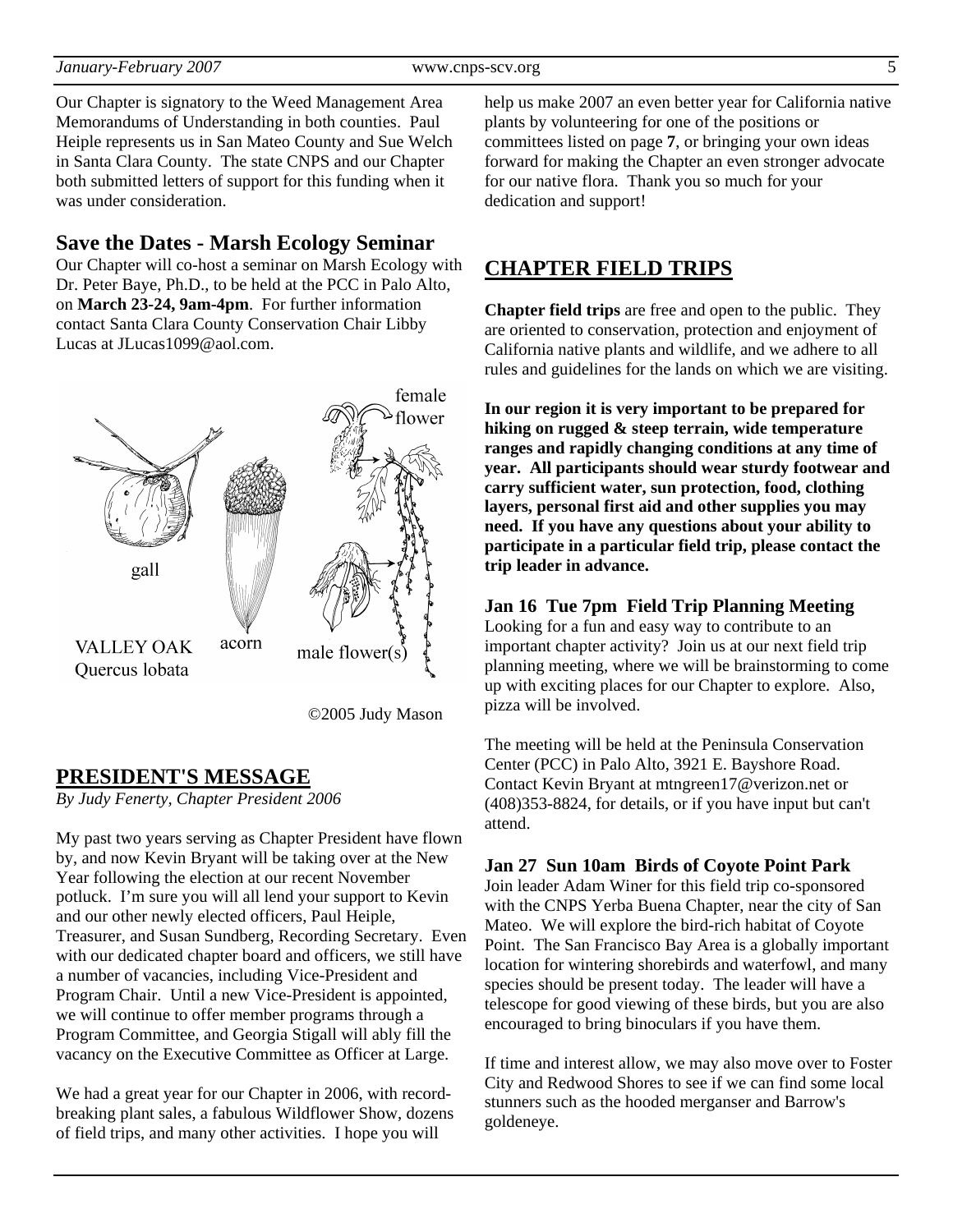Heavy rain cancels. Light rain is to be expected. Dress in layers, as it can get windy. For more details, contact Adam at awiner@sprintmail.com or (415)269-7394.

**Directions:** Meet at the parking lot for the Yacht Club at Coyote Point Park. From San Jose, on Highway 101 north, take the Dore Avenue exit; immediately turn left onto North Bayshore Boulevard; turn right onto Coyote Point Drive to the park.

From the park entrance, continue along the entrance road, staying to the right at all intersections until you reach the parking lot at the end. There is a per-car admission fee.

#### **Feb 25 Sun 10am San Pedro Valley Photo Trip**

Patrick Gallagher will lead a Photo Group hike in San Pedro Valley County Park, near Pacifica. We'll hike along the Hazelnut Trail, which provides wonderful displays of many native plants at this time of year. The emphasis of this trip will be on photography, so progress along the trail will likely be slow. The trail loop is a little less than 5 miles, with an elevation gain of about 600 feet.

We'll meet at the Park Headquarters at **10am**. Bring lunch, water, and sturdy hiking shoes. The trail will likely be muddy in spots. We should be done by **3pm**. The County Park Day Use fee is \$5.00 per vehicle. Rain cancels. For more information, call Patrick at (408)483-9366.

**Directions:** From the South Bay take I-280 north. 4 miles beyond the I-380 intersection, take the Hwy 1 South exit towards Pacifica. After 7 miles turn east onto Linda Mar Blvd. Follow Linda Mar 2 miles 'till it ends at Oddstad Boulevard. Jog right on Oddstad then left into the Park. Park in the main lot just past the entrance kiosk.

## **Field Trip Report: Sugar Lake Discovery**

*Joe Cernac sends us this report from the Chapter field trip last July to Sugar Lake in the Russian Wilderness.* 

Seven backpackers we were, searching for the seventeen conifers reputed to occur in this small watershed. It is said that they occur in less than a one square mile area. We didn't keep track of such units. Besides the usual "Sierran" species (sugar, Jeffrey, ponderosa, and white pines, firs, cedars, etc.) which we found on the walk in, our search was mostly to identify the elusive subalpine fir and two timberline pines.

We earnestly started looking Saturday morning for a spiral/steeple-shaped, medium size fir. We found a handful only; they were young red firs. By the time of our

impromptu lunch at midday, on a small terrace seep on south Sugar Creek, we noted small red and "white" cone bearing firs in front of us. Examination of the "white" firs led us to the agreement that it was the subalpine fir! Some of us claimed that they now could see the differences clearly; they were all around us in this watershed.

The gestalt of it fails this writer. My recommendation is to take a trip to the Northern Cascades to become familiar with it, and then return to NW California.

Another agreement was that it was senseless to differentiate between the two red, Shasta red and Noble, and the two white firs, silver and white. The typical species description of each member came from far south or north of the Klamath Mountains. Here, they intergrade.

Sunday morning we humped the ridge to bag foxtail and whitebark pines and common juniper. As at the bottom, the species diversity is remarkable, eight conifers of this rocky ridge. Later that day, we congratulated ourselves at Etna Brewery Pub. We were a cheerful group.

For the reader's reference, the seventeen species are:

Fir: Shasta red, white, subalpine Pine: white, sugar, ponderosa, Jeffrey, whitebark, foxtail, lodgepole Spruce: Brewer's, Engelmann Other: Yew, incense cedar, common juniper, mountain hemlock, and Douglas-fir

## **ANNOUNCEMENTS**

*News and Activities from Other Organizations*

## **Docents Needed For Coyote Ridge Walks**

Docent-led walks will take place during wildflower season on Coyote Ridge this coming year. Volunteers will be needed and anyone interested in receiving training should contact Craige Edgerton at the Silicon Valley Land Conservancy at (408)260-3044, or email cedgerton@SiliconValleyLC.org.

## **Spring Training for Edgewood Docents**

Friends of Edgewood Wildflower walks focus on the spectacular blooming of serpentine grasslands at Edgewood Natural Preserve in Redwood City. Docents at Edgewood find that hiking in a beautiful place and being with really appreciative members of our community is a thoroughly enjoyable experience.